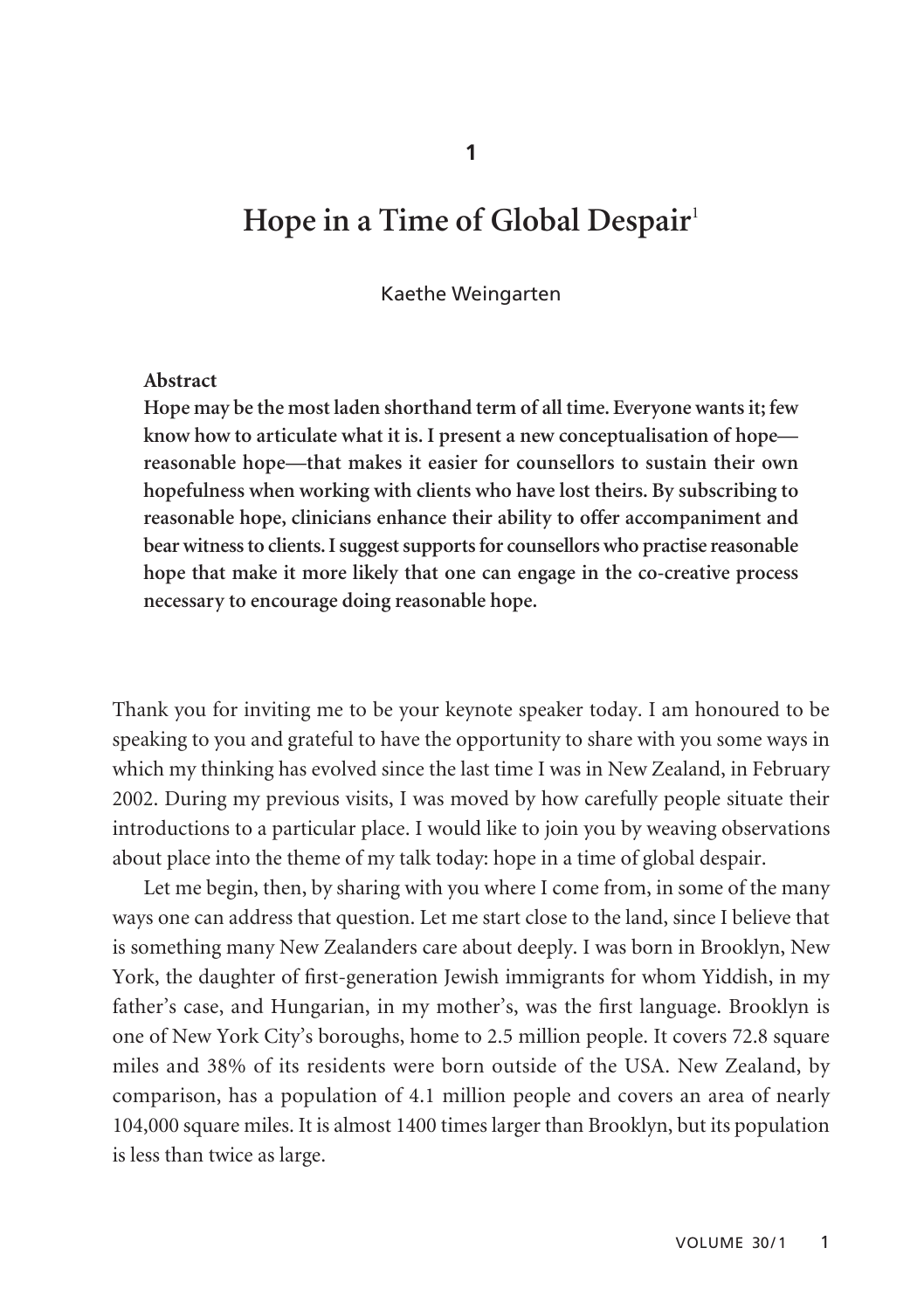But where do I come from? I live in Boston, which is about a four-hour drive north of Brooklyn, and I have always felt that I am a visitor there. Strangely, the place to which I am truly a visitor is the place on earth I feel most at home. This is a place five hours north of Boston, on an island in waters near Greenville, Maine. The Penobscot and Norridgewock branches of the Abenaki tribes were the indigenous inhabitants of that land and their names grace towns and rivers.

I feel at home on a 13-acre island on a lake, in a part of the world where there are very few people "like me." Although many Jews visit the spectacular coastline of Maine in the summer, very few have settled in the northern woods of Maine. For 26 seasons, my family and I have come to this island. Despite having had no exposure to this geography in the previous 36-plus years of my life, the moment I saw these mountains and lakes, I said, "Stop the car, I am never leaving here."

And, like you, as the moving pöwhiri demonstrated, we have elders, kaumätua, in Greenville. A town elder, Ed Walden, a dear friend, had coffee with us in August. At 87 years old, he is one of the oldest men in town and his great, great, great grandfather, Nathaniel Haskell, founded the town of Greenville in 1824, when he cut 10 acres of land on a hill overlooking the lake on which we live. I live on this island, with the bats, the mink, the otter, the moose and the eagles. I have scattered my parents' ashes there. It is where I feel at home.

And yet, I don't come from there. On my mother's side, I come from a small village, Velke Kapusany, in what was once Hungary and is now Slovakia. In March, I was the first person in my generation to return to the village. My maternal grandfather was one of 14 children. He, one brother and one sister came to the United States in the early 1900s. Nine surviving siblings lived in Velke Kapusany and all of them, their spouses, their children, and their grandchildren were rounded up by Hungarian and German soldiers in 1944 and shipped to the extermination camp at Auschwitz-Birkenau. Only five people from my family, my mother's first cousins, all teenage boys, survived the war. From separate Displaced Persons Camps each walked back to Velke Kapusany on Yom Kippur, the holiest day of the year for Jews, which happened to be today, September 18, in 1945. They rightly surmised that if any relative survived he or she would try to get to the village on that holiest of days.

Visiting Velke Kapusany was an extraordinary experience. Seeing the graves of my ancestors—all that is left of Jewish life is Jewish death—was very emotional. It was the first time in my life I had stepped on earth that I had come from, where my people had lived and worked, played and prayed. I saw the graves of my great grandparents, who had died before the war and so, as it turned out, had the good fortune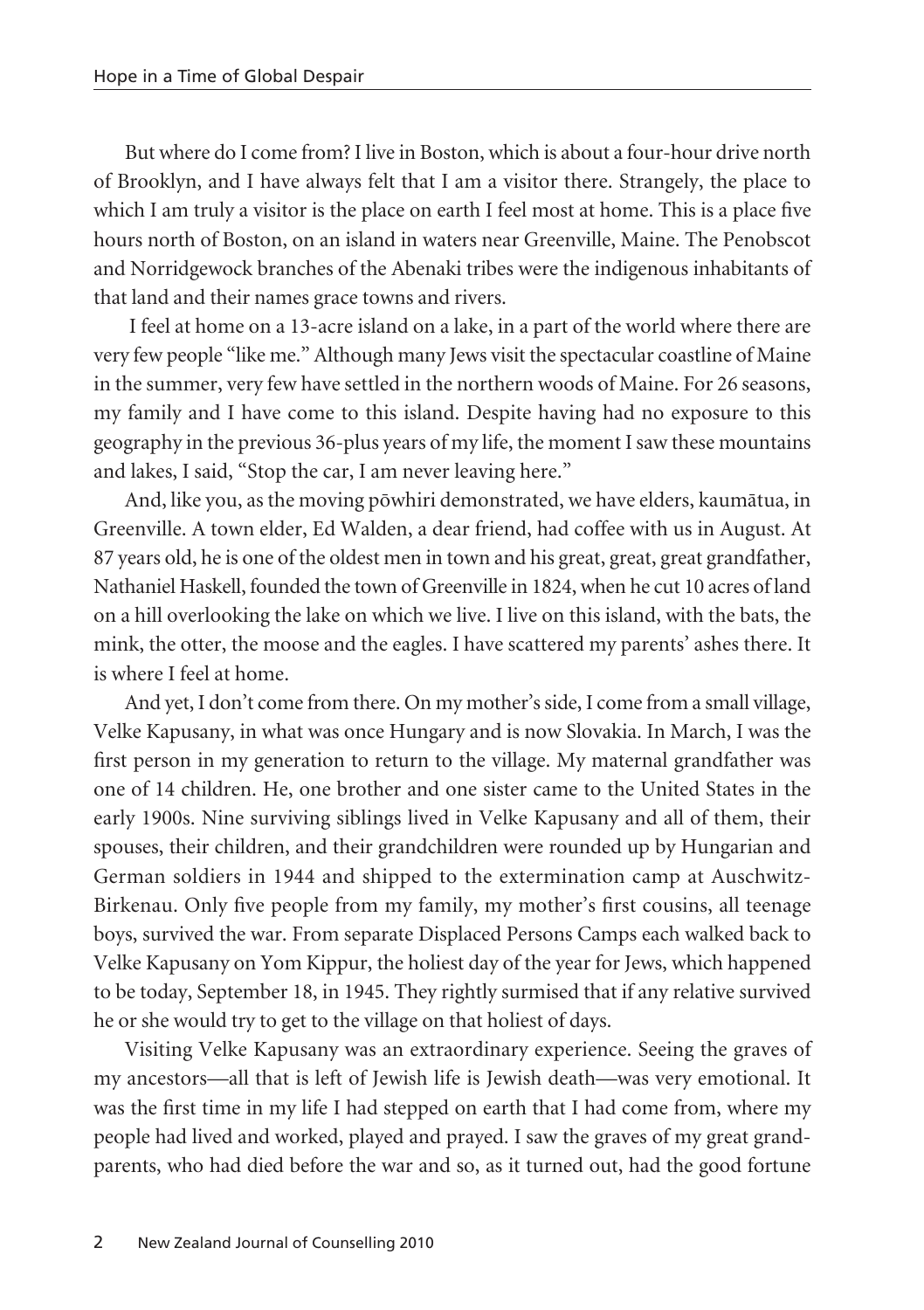to be buried. I may feel at home in Greenville, but I know I don't come from there.

What does this have to do with hope in a time of global despair, you may be wondering at this point? About two months after we returned from Velke Kapusany, my husband and I were having dinner with friends who had spent two years in Budapest. I had known that the husband, Charles, had family in Hungary. As we got to talking about our mutual experiences, it became clear that his family too was from Velke Kapusany. In fact, his family's compound was about 1 km from my relatives' graves. Friends for 30 years, we had not known this about each other. And then, just as dramatically, we realised that his family had undoubtedly participated in the roundup of my family to the camps.

Charles is a veteran who has a medical disability as a result of the PTSD he developed serving as a medic during the Vietnam War. He is an anti-war and peace activist who edits a literary and arts magazine devoted to understanding how war affects us at every level of society. His mission is to challenge assumptions. Charles and I were both born in 1947, two years after the end of the Second World War, and we have taken different paths to a remarkably similar place, I being active in the anti-war movement during the Vietnam War in which he loyally served. We both oppose violence and violation of all kinds. In one generation, we have turned the dynamics of perpetrator/victim into those of compassionate witnessing. To me, this is a manifestation of hope in a time of global despair.

These are serious times. The global picture is dire. We do need hope. But not just any kind of hope. I think of hope as something we do. Of course, hope may be a feeling, but I am concerned mainly with the practice of hope. In any case, I believe that feeling follows action. The practice of hope connects one to the webs of meaning and relationship that make life purposeful and meaningful. It gives one something to do.

But what one does is inextricably related to how one understands hope. Hope that is best expressed in Hallmark Card sentiments, or in images of rainbows and butter flies, will direct us to activities that may not touch the suffering that we and others experience.

For this reason, I have developed a new concept that I call reasonable hope. Unlike hope, which often sets up unrealistic expectations, reasonable hope, consistent with the meaning of the modifier, suggests something both sensible and moderate, directing our attention to what is within reach rather than what may be desired but unattainable. Many people, considering their experience in relation to "hope," are daunted by its accumulated lofty meanings in current cultural discourse and (wrongly) classify themselves as hopeless. Reasonable hope softens the polarity between hope and despair,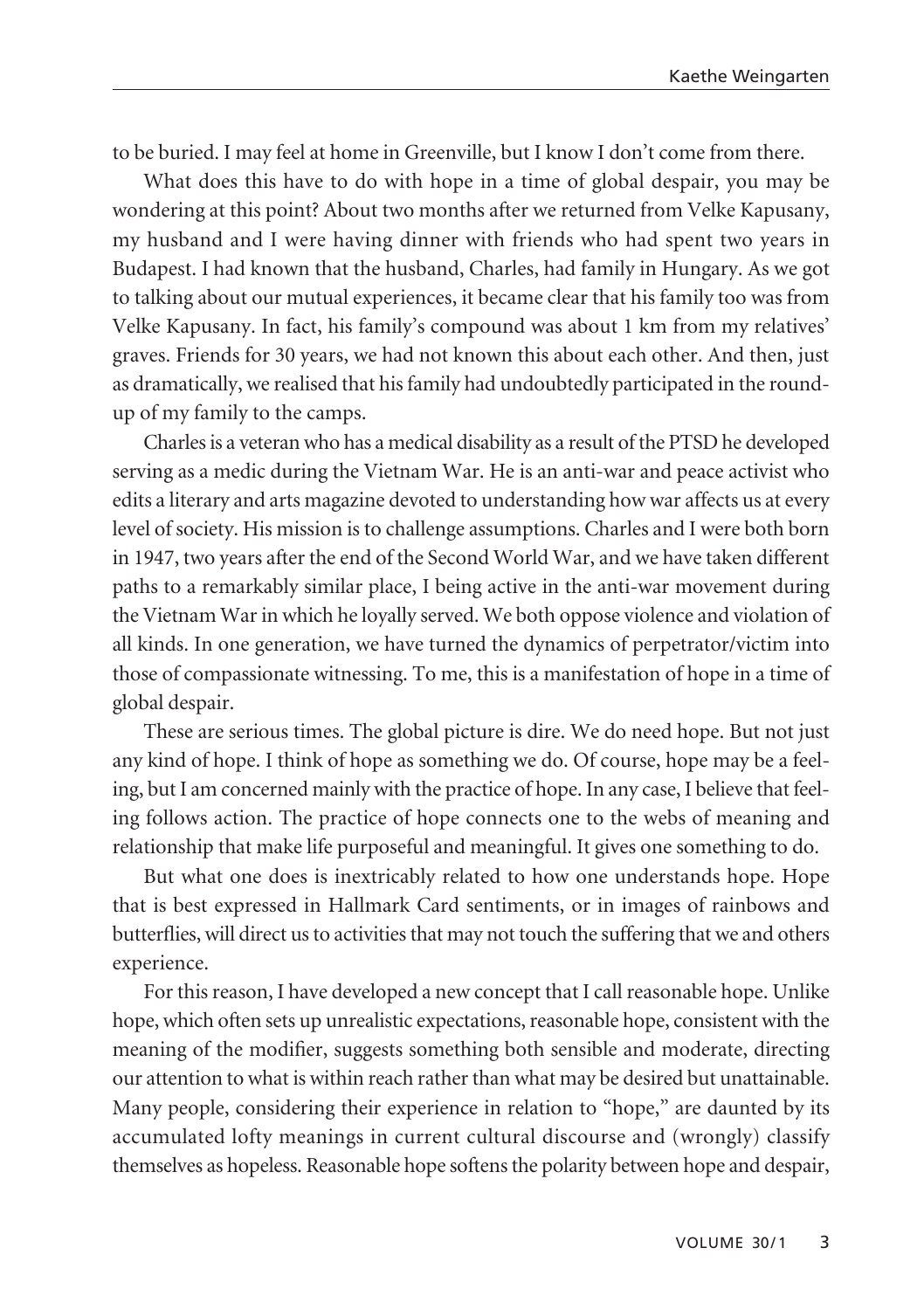hope and hopelessness (Flaskas, 2007) and allows (more) people to place themselves in the category of the hopeful.

How we think about hope has all to do with whether we can co-create hopefulness with our clients and whether we can maintain our own. While counsellors work to restore hope in individuals, couples and families who have lost hope, their ideas about hope may make it harder not easier to do so. Reasonable hope makes it easier to be hopeful oneself and to co-create hope with others. There are five characteristics of reasonable hope, which, taken singly or together, illustrate the construct. These characteristics are drawn from a number of domains, including philosophical and theological writing on hope.

## **Characteristics of reasonable hope**

## *1. Reasonable hope is relational*

Hope is considered an attribute of an individual. In the last 35 years, there have been over 14 scales developed to measure hope in individuals (Eliott & Olver, 2002). Reasonable hope, on the other hand, flourishes in relationship. I hope because we can do hope. Gabriel Marcel (1951/1962) also writes about hope as relational. He calls it "choral" and he likens it to Buber's I–Thou relationship. Yet, one cannot romanticise relationships; not all relationships will give rise to or support reasonable hope.

# *2. Reasonable hope is a practice*

Reasonable hope is a practice; it is something we do with others. A practice is a programme of action undertaken, not just or even for pragmatic purposes, but as an expression of who one wants to be and how one wants to act in the world (Griffith & Dsouza, 2010). Reasonable hope as a practice is not about accomplishing a goal but about aiming toward it. It is—to quote the well-worn phrase—the journey not the arrival that matters. This emphasis on process is constitutive of reasonable hope. Thinking of hope as a verb rather than a noun leads to different activities. Reasonable hope as a practice, doing reasonable hope, is oriented to the here and now, towards actions that will bring people together to work towards a preferred future.

*3. Reasonable hope maintains that the future is open, uncertain and influenceable*  Reasonable hope doesn't struggle against an uncertain, unknowable future, but rather embraces it as its best bet. In dire circumstances, for example, amidst violence, poverty, or fatal illness, it is precisely because we cannot know what the future may bring that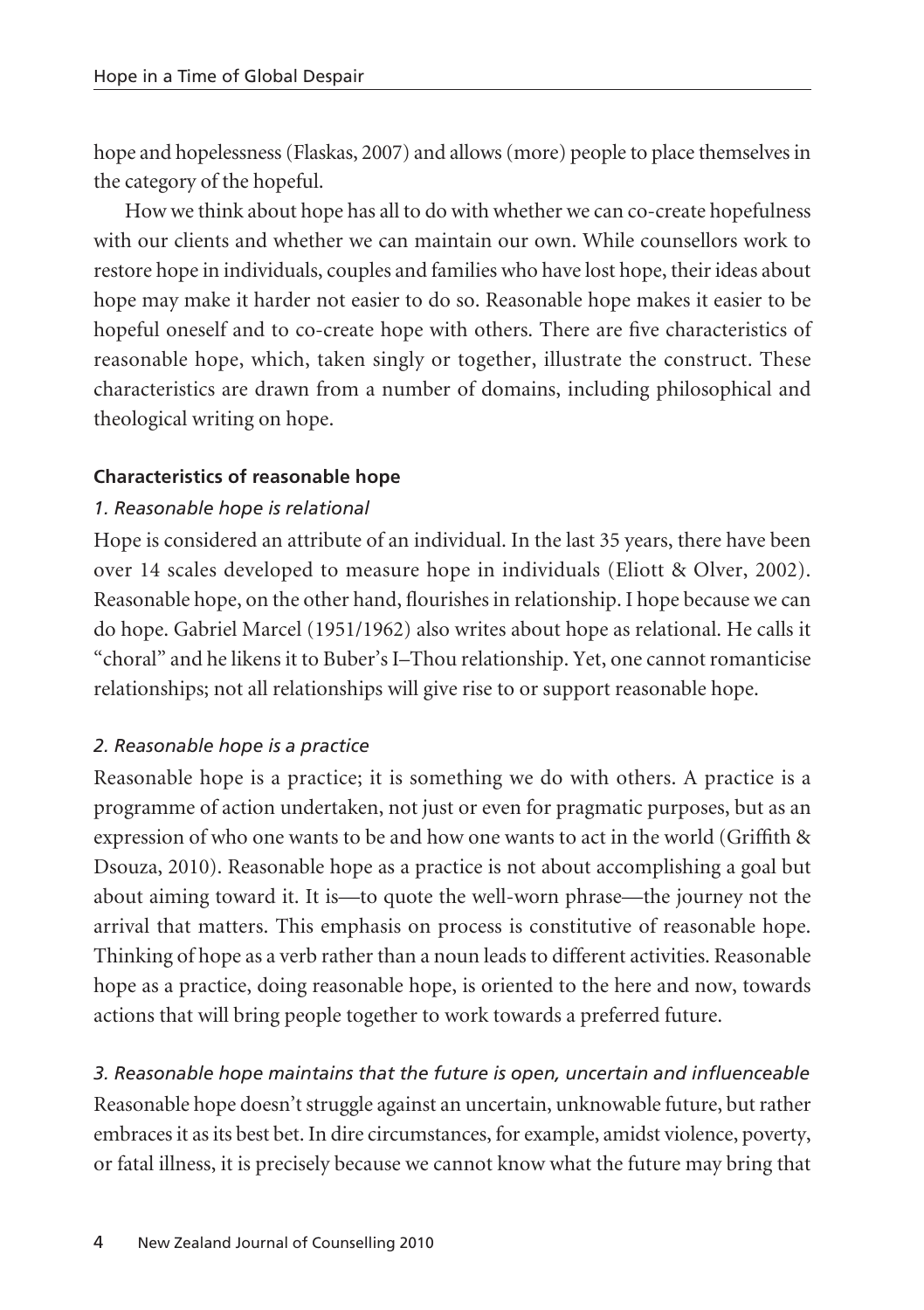using reasonable hope, with its limited horizon of expectations, helps us work toward something better than what we are living now. The practice of reasonable hope feels justifiable because the future is not determined but is influenceable.

Marcel (1951/62) describes this "fundamental openness" as an expectant act of the whole person in which "the soul turns toward a light which it does not yet perceive, a light yet to be born" (p. 31). It is because we can join with others, because creative communal synergies can happen, because spontaneous actions do arise from collective commitments, that an open future is full of possibilities. To return to Marcel's image, it is precisely because the light is "yet to be born" that we can anticipate that we will be the ones who, together, create the light we seek.

#### *4. Reasonable hope seeks goals and pathways to them*

We tend to feel hopeful when the goal is clear, the pathway known, and hopeless when the way is blocked, the goal obscure. Hopelessness arises from the conviction that nothing that one wants is within reach, whether love or security or health. As counsellors who subscribe to reasonable hope, we can cultivate a practice of identifying realistic goals and pathways toward them for ourselves and for others.

Clarifying realistic goals and pathways is not necessarily simple, even given the more modest expectations that occur with reasonable hope than with hope in general. First, there is often a lot of trial and error. Goals and pathways to them may have to replace each other at a rate one would never have expected or wanted. Second, life deals us circumstances in which we have to select goals and pathways we never thought we could accept (Weingarten, 2004a, b). Yet, the practice of re-forming goals and cultivating pathways to them stretches us, helping us sustain reasonable hope.

Elizabeth Buckley, LICSW, and her supervisee, Suzanne Hecker, who work in an intensive, home-based therapy programme for multi-stressed families, have been working with this idea about reasonable hope and provide a wonderful example of it. A client of Hecker's, with whom she had been working for several weeks toward reunification with her children, made an error, was now in jail overnight, and the Department of Social Services, similar to your Child, Youth and Family Service, was working to remove her children permanently. The client had no legal recourse left. Both Buckley and Hecker felt hopeless as the goal they had worked toward evaporated.

Buckley writes:

*I asked Suzanne what she was hoping for in this situation. I wrote it down. It was something like: 'Bail Chloe out of jail, and make sure that the kids are returned to*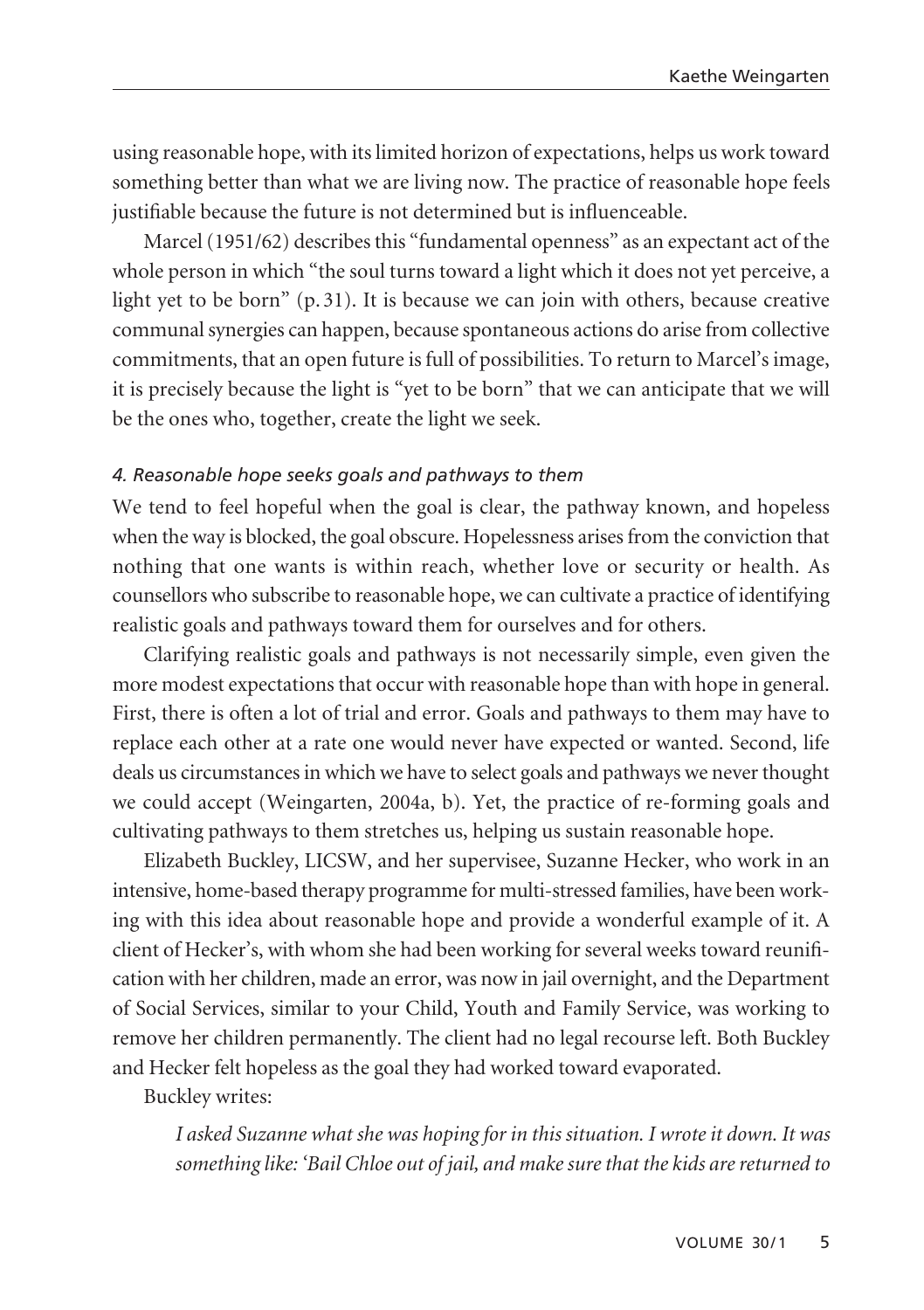*her.' We reflected together that she could work to make this happen, but that it was unlikely. What might her next hope be—just a bit smaller and more attainable than that one?*

*Suzanne thought that maybe Chloe could get bailed out of jail, and find out where her children had been placed. Again, we wondered together if this might be attainable, specifically since DSS would not grant permission for Suzanne to disclose the location of the children. Still, Suzanne thought—maybe it would be enough for Chloe to know they were safe? She could say that. Okay, I said, but what about the next smallest thing you can hope for? What if Chloe can't get out of jail? Suzanne thought for a moment, and generated the idea that she and her co-counselor could make sure that they called Chloe, and maybe they could go visit her in jail—to let her know that they still cared for her, and believed in her. And what would be the hope smaller than that? That they could write to her, to convey their hope for her in words, to reach out. This was, Suzanne thought, a hope that no one could interfere with. Suzanne began to wonder with me if it might be helpful to ask Chloe the same questions that I had asked her.* (Hecker & Buckley, 2007, p. 3)

Reasonable hope is a humble hope. It allows reasonable goals to trump ideal ones. It is satisfied to do less than everything that needs to be done in order to ensure that something be done.

# *5. Reasonable hope accommodates doubt, contradictions and despair*

Hope is a black and white category; it admits no doubt, no contradictions, no despair. Reasonable hope functions in a grey zone, where doubt, contradictions and despair quite definitely co-exist. Doubt and despair are not antithetical to reasonable hope but rather can run parallel (Perlesz, 1999) or be in dialectic relation to it (Byrne & McCarthy, 2007). One can feel despair and reasonable hope simultaneously, an experience that many people have. However, those who do have this experience often assume it means that their hope is insufficient to keep despair at bay.

# **Clinical applications**

The construct of reasonable hope can be integrated into any model of therapy since it infuses an attitude, informs a stance, and opens areas of inquiry that might otherwise not be undertaken. It does not specify or require any particular type of clinical work.

The five characteristics of reasonable hope make it a more robust concept than hope in general. Because our expectations of it are more realistic, we are less often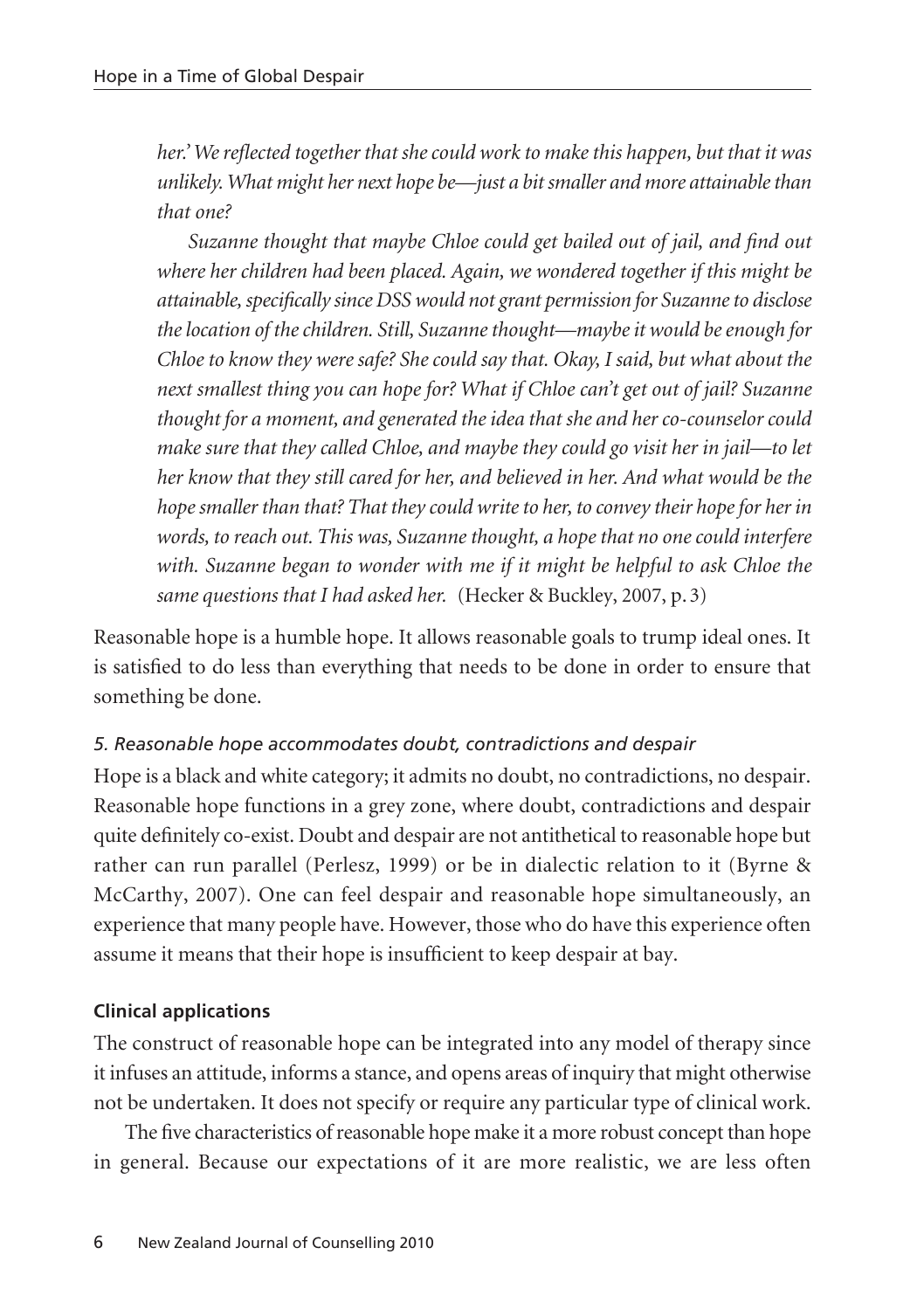disappointed by reasonable hope than by hope. At the same time, our pursuit of reasonable hope is no less emphatic and enthusiastic than our pursuit of hope. However, counsellors cannot be effective with clients if their ways of thinking about hope make them vulnerable to feeling hopeless themselves.

One of the major tasks counsellors have is to accompany their clients through their suffering and hopelessness (Weingarten, 2004c). We can develop apathy as a numb ing strategy when confronted with the hopelessness of our clients and the seemingly impossible task of instilling hope in them. By subscribing to reasonable hope, we enhance our ability to offer accompaniment and to bear witness (Felman & Laub, 1992; Weingarten, 2003). The metaphor of accompaniment and the language of co-creation (Weingarten, 1991, 1992) rest on a different set of premises from the language of instil l ing or inspiring hope, which is the dominant language in hope studies. When the task is to instil hope, the therapist must provide the grounds for hope or hopeful thinking.

The language of co-creation of hope and of hope as something we do together derives from a different way of thinking. That is, no one gives or provides hope to another, but rather one creates the conversational space for hope to arise from the forms of conversation one shares. The counsellor's responsibility is to create the conversational spaces in which reasonable hope rather than hopelessness is more likely to arise (Anderson, 1997; Larsen, Edey, & Lemay, 2007). When the task is to cocreate reasonable hope rather than instil hope, the bar changes from the unattainable to the attainable.

In another article I give multiple examples of clinical applications of the ideas of reasonable hope (Weingarten, 2010).

#### **Supports for doing reasonable hope**

Thinking about reasonable hope makes doing hope more feasible. As counsellors, as citizens, I think it is far more useful to focus on the practice of doing hope than it is to try to stimulate the feeling of hope.

That said, doing hope, alone or together, is not easy. We are called to do hope in circumstances that often deplete us. I passionately believe that doing hope is best done with others and this is the primary support that any of us can have as we do hope. The following are a few others. For more, please see Weingarten (2010).

### *1. Believe that the small is not trivial*

In April, I lost an earring that I had bought in 1993. It wasn't expensive, but it was versatile and I wore it all the time. I went back to the store where I had bought it, but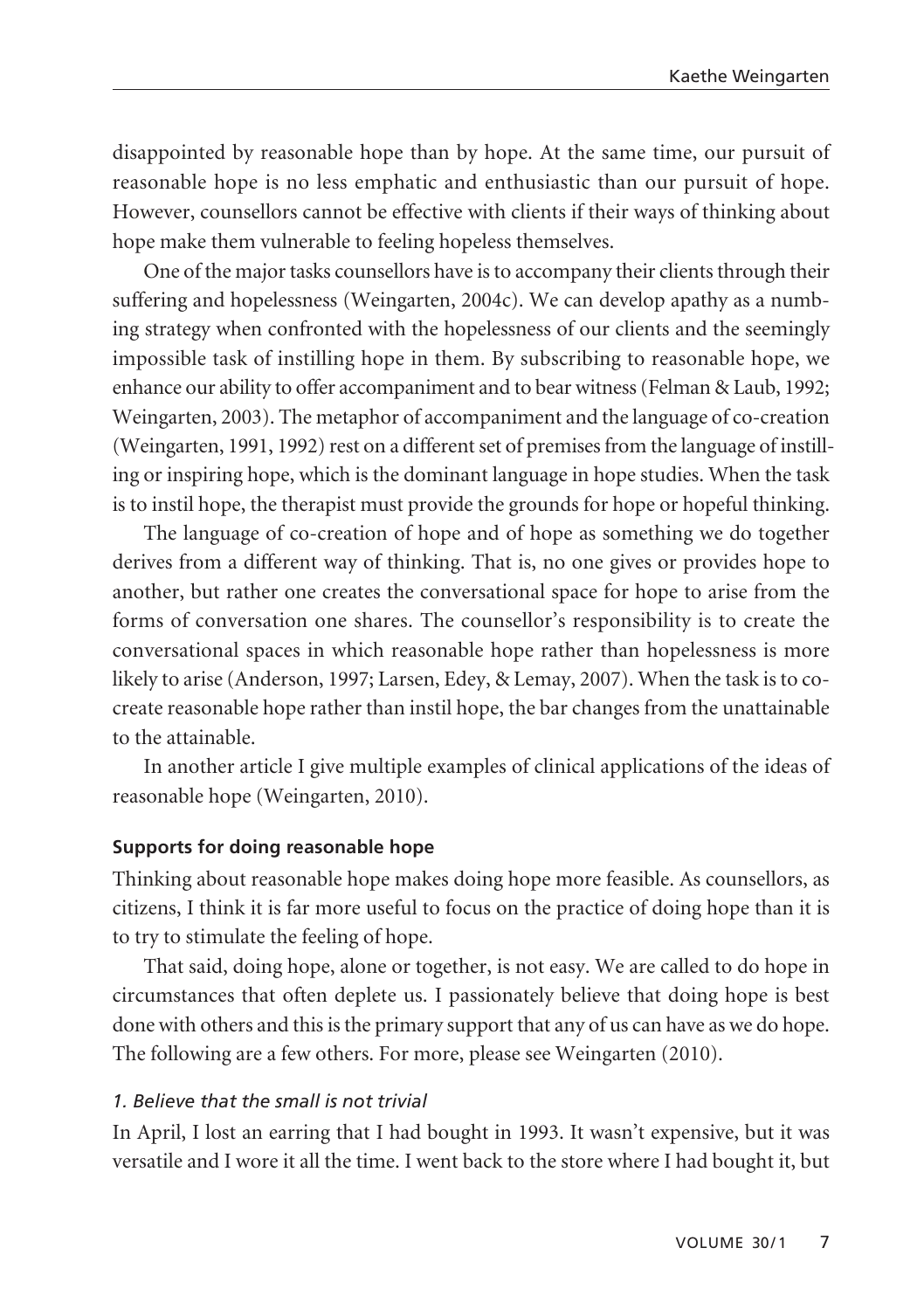they had nothing comparable. I went next door and there was the very woman, a Tibetan, who had sold me the earring I sought to replace. Delighted, I showed her the remaining earring, told her I was looking for another black earring, but that it didn't have to be all-black, since I had taken to heart what she had told me at the time: "Plain black looks better set off by something contrasting."

The woman looked at me with wide, dark eyes as she knelt to take a pair of earrings from a low shelf.

"Thank you for telling me that."

"Well, it's true," I continued. "Actually, I remember everything you have said to me over the years." And I had. She had sold me two other pieces of jewellery at the other store.

She got up from where she was bending and faced me. "I was trafficked here."

"Excuse me?"

"I know this is very hard to hear. But I was trafficked here."

I thanked her for telling me and told her a little bit about myself. She too shared more over the next few minutes. She then told me that she gave 20% of the profits from her store to a shelter for battered women. She showed me a pair of earrings and I said, "Whatever you give me, I accept. I'll remember this conversation for the rest of my life" (Weingarten & Worthen, 2009).

What I did was small. I told her that I had remembered what she had said to me and yet, obviously, to her it meant that I had seen her as a person of value and that her opinions had mattered to me. She then confided in me a profoundly significant part of her life's journey while, as a visitor to her store, I was surrounded by evidence of a very different part of that journey. The exchange was a vivid example that small actions need not be trivial.

## *2. Seek inspiration in the arts*

Clay Ward is an artist affiliated with MIT in Cambridge. In March 2007, learning that a homeless man had been set alight while sleeping in a park, he and a group of artist colleagues staged an art installation on the very spot where the man was assaulted. Believing that all homeless people are entitled to permanent housing, that no homeless person should ever be assaulted, the group scaled their goal to one they could fight for now and developed two pathways toward reaching it. Their poster, a succinct educational tool, stating that a "Safe Bed Is A Human Right" has been disseminated in many parts of the world and their art installation jump-started a community response to issues of protection and shelter for the homeless.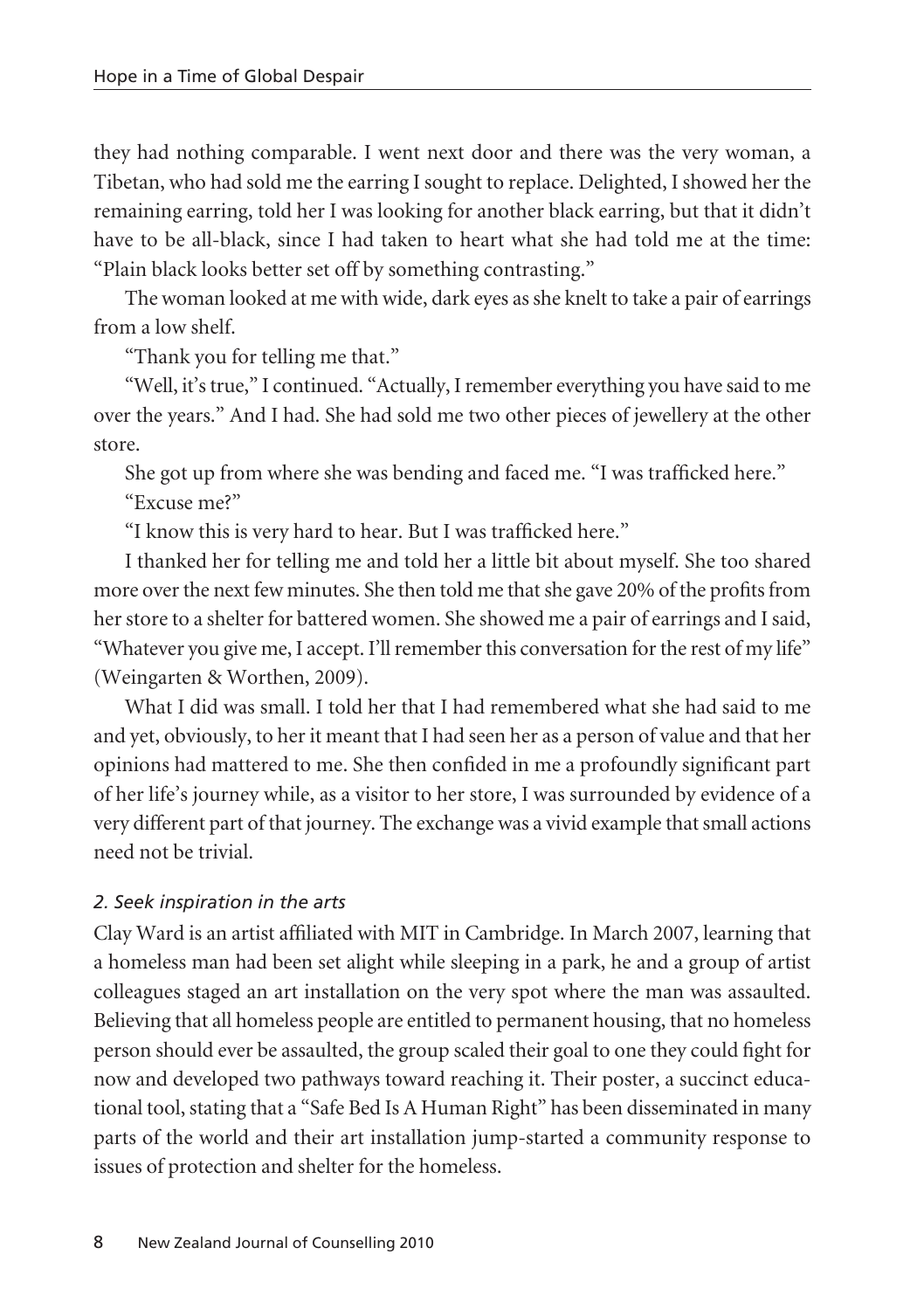#### *3. Investigate the taken-for-granted*

Hopelessness, I have found, often takes hold when we mindlessly accept the apparent "facts on the ground" as immutable givens. Nothing cheers me up more than digging up something that re-contextualises a taken-for-granted reality. For me, that activity is both doing hope and supports my hope.

Recently, I did some digging about the word Caucasian. I found an essay by historian Nell Irvin Painter, given as a lecture at Yale University in 2003, that lifted my spirits. Johann Friedrich Blumenbach is generally credited with first using the term Caucasian in 1795, to refer to people designated white, in the third edition of his volume *On the Natural Variety of Man.* In this book Blumenbach offers a taxonomy of five races, one of which is Caucasian.

Blumenbach's classification was based on two factors: skin tone and skull measure ment. He was clear that climate and individual difference played a role in skin colour and he did not equate beauty with ability or intellect. However, he clearly favoured the aesthetics of those with white skin and pink cheeks and the bone structure of those he came to designate Caucasian. His favourite skull, provided to him by a colleague in 1793, belonged to a young woman from Georgia, from the Caucasus region, hence the term Caucasian. Apparently, this young Georgian woman had been taken as a captive to Moscow by Russian soldiers, where she died suddenly of venereal disease. That is, she was a slave.

So, white people at the supposed apex of the racial pyramid are called Caucasian to honour the beauty of a skull belonging to a Georgian woman taken into slavery by Russian men. We all know about the Atlantic slave trade, the Western slave trade. But there was and there is an Eastern one, and it lies behind the history of white people designated as Caucasians.

I think it is particularly apt to comment on the history of the word Caucasian because I have the honour to be addressing you as a Fulbright Specialist Scholar, a programme developed by Senator J. William Fulbright, from Arkansas. Fulbright was an extraordinary man. He was the only senator to oppose Senator Joseph McCarthy, who created havoc in the US for years with his red scare tactics. He was one of two senators who voted against the Gulf of Tonkin resolution, which led to a dramatic escalation in the conduct of the Vietnam War. However, in 1954, the same year that he opposed Joseph McCarthy, earning that senator's lasting animosity and the insulting nickname Senator Halfbright, he also signed the Southern Manifesto, a document opposing the Supreme Court's Brown vs Board of Education decision, the decision which effectively ended the rationale for segregation in the US.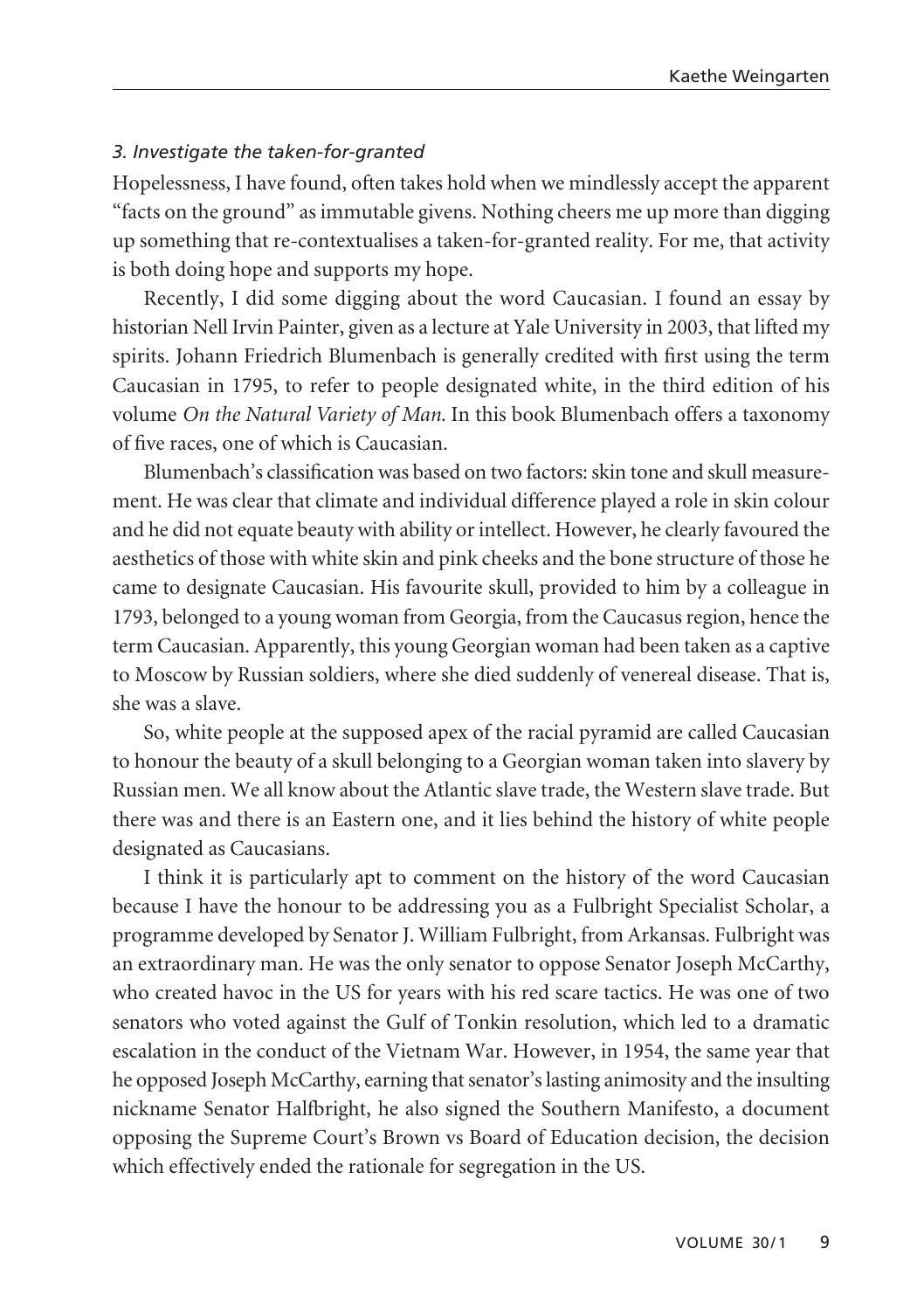Research now shows that it is not just the self-esteem of targeted minorities that is deflated by bias, negative stereotypes, marginalisation and exclusion, but the self-esteem of dominant groups is falsely elevated by perceiving these same acts of discrimination and derogation. The effects of segregation, then and today, have consequences for everyone (Fryberg, 2004).

The Fulbright Program website excludes this part of Senator Fulbright's life, for they obviously deem it, as I am sure he would today as well, a problematic and undesirable part of his career. However, in my view, this dishonours his career, renders him less complex than he and his times were, and deprives people of the work of integrating what we admire and what we deplore. This limited vision, I believe, is a cousin of rainbow hope. Reasonable hope knows it must deal with contradictions. Part of dealing with contradictions is having the curiosity to look below the surface and being prepared to turn up evidence that things are seldom how they seem. Where that is so, there is space to wedge open constraining assumptions in favour of more promising paths. That is where reasonable hope treads.

# *4. Look for courage*

Students often ask me what they should be looking for when they sit with families. Early in my career, I answered, "Look for moments of strong feeling." Then, a few years later, I replied, "Look for patterns." Then, for even more years, I answered, "Look for gaps in the stories people tell." Now, I answer in all of these ways, plus I suggest that people look for courage.

For many years, I have been trying to do research on male rape in war. It has been a fruitless endeavour. If it occurs, and I believe it does with frequency, the taboo against talking about it is great. In August 2006 I was driving in my car and listening to a talk show on public radio. The theme was prisoners of war, and the three men who were interviewed had been POWs during the Second World War. One man, in his eighties, lived in a small city about ten minutes from where I was then driving. The city, known for its Italian and Portuguese immigrants, was as conservative as any in my state. Yet, he was telling a story about having been sodomised.

Courage like Frank Molinari's is rare. It permits others to come forward. It participates in the creation of a climate where journalists ask and eventually men tell. Recently, journalists covering jailed protesters in Iran, told that they were being raped, asked a follow-up question: men as well as women? They were told yes, men and women. One of the defeated candidates in the election has made repeated statements about the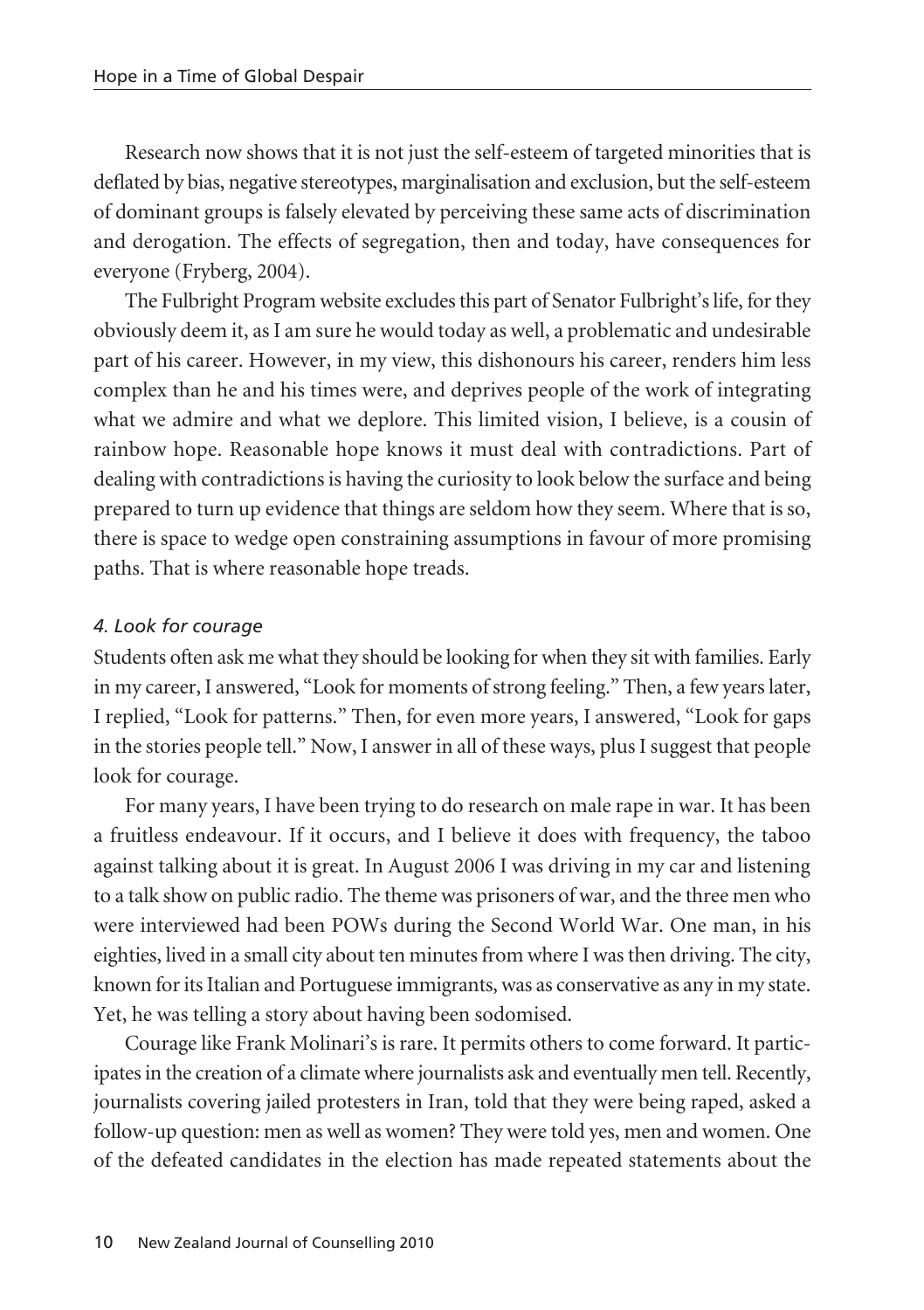torture and rape of former protesters jailed in Tehran. He continues to make these claims despite clerics calling for his prosecution.

## *5. Embrace resistance*

Reasonable hope thrives on resistance. But not a reflexive refusal to accept what is at hand, or on offer. It is not a stiffening against but a launching toward those paths that orient us toward something that is conceivable, doable and just.

Roger Gottlieb (2003), who has written about the spirituality of resistance, has this to say:

*We can open our hearts to full acceptance of the world, but not by telling others or ourselves that there is some cosmic meaning for all of this pain. Instead, we find that the only way to fully take in what surrounds us, to be fully at peace, is to resist.* (p. 159)

A just society often requires resistance. The Bosnian women who testified about the systematic use of rape at the Foca and Omarska concentration camps gave the testimony that allowed the International Criminal Court, for the first time, in 1998, to adjudicate that rape was a war crime and could constitute genocide. These few women testified despite the fact that the commander of the Omarska Camp, Zeljko Mejakic, indicted by the Tribunal in the Hague, remains at large and is the deputy police chief of Prijedor, the town where some of the women still reside.

Nusreta Sivac, a Muslim judge who in 1992, at age 40, was taken to Omarska and systematically beaten and raped, was one of the women who testified. Once liberated it took years before she was able to move back to her home in Prijedor, and even after her testimony at the ICC, and the international attention she received, she had to buy back her apartment and her possessions, even her grandmother's china tea set, from the Serbs who were living there.

She spoke out, she said, because, "We should never close our eyes to what happened. We should condemn it and never allow it to happen again."

Hers is not a story with the arc of a progressive narrative. She didn't: get raped, leave the camp, return to her job and life, testify to international acclaim and feel all better. The arc of her story is similar to other reasonable hope stories. Messy. She and one of her close friends from childhood, Jadranka Cigelj, also a lawyer who was at Omarska, decided to support each other to testify, which they did. They are proud of the contributions they made and angered by the many levels of systemic failure they and other survivors of rape face, all over the world.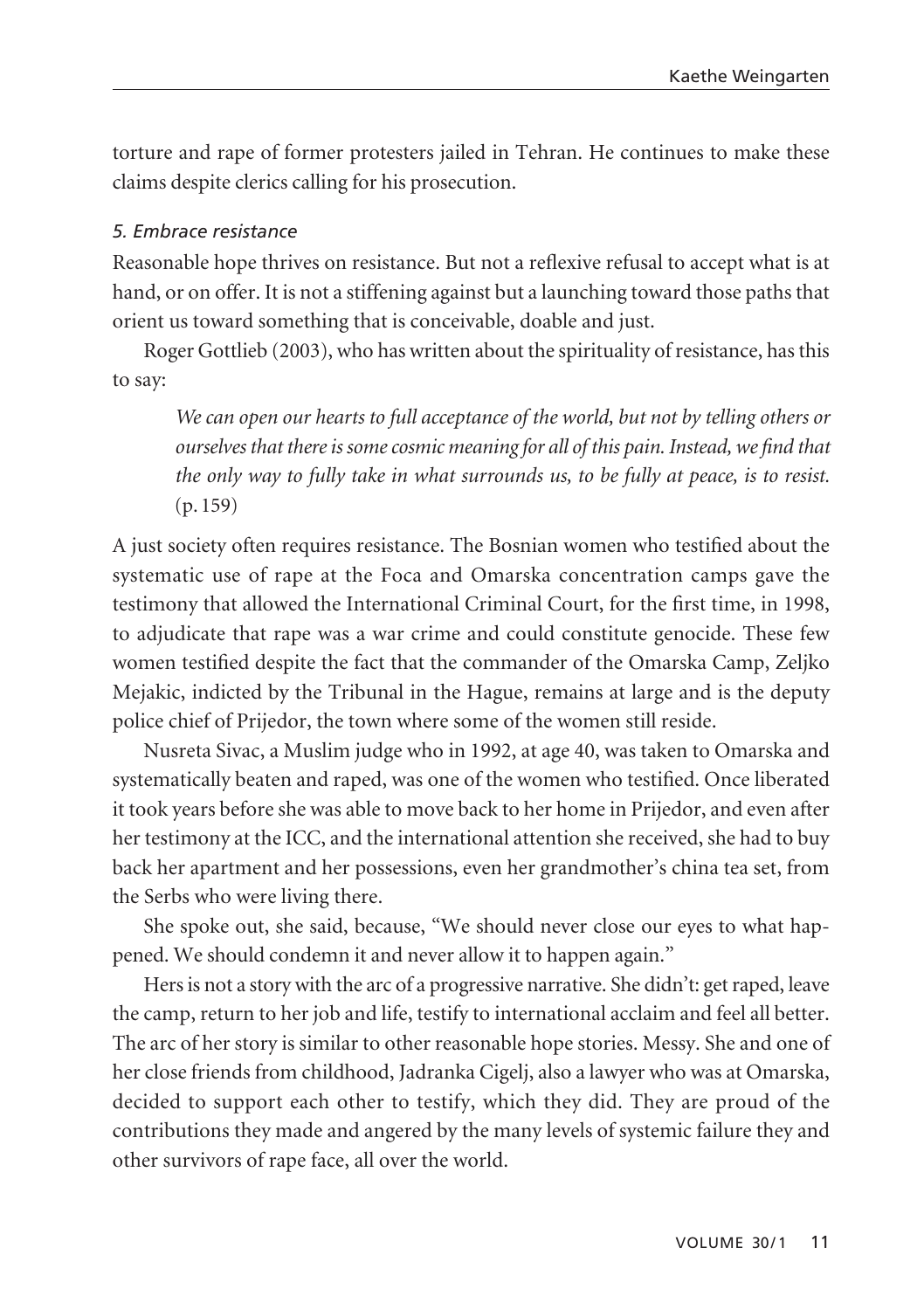Resisting what is not just and pursuing what is just, activates and participates in a sense of reasonable hope. Grounded in principles, anchored in commitments, this form of resistance is not about rejection but about connection. It seeks what people deserve, namely a just society.

#### **Conclusion**

When we practise reasonable hope with our clients, we become part of the process by which possible futures emerge. In this way, doing reasonable hope together becomes a profoundly creative process, requiring radical listening (Weingarten, 1995) and a radically open heart.

I started my talk by telling you I would answer the question, "Where do I come from." I said I finally had stood on the ground of the place I come from, Velke Kapusany.

But that is not the whole story for me. Researching the stories I have told, witnessing the lives of so many people from so many parts of the world, I have another answer also. We live in an era in which the profundity of the planet's problems deprive them of a certain reality, a palpable face. The numbers who die in wars, accidents, bombings, floods, tsunamis—ten here, 500 there, 10,000, a million over there—paradoxically reduce not heighten their tragic impact.

None of us would be in this room, however, unless we had made a commitment to paying attention to the people who make up these unencompassable numbers. In Camus' *The Plague*, Rambert, a visiting journalist, at first tries to leave the town where there has been an outbreak of a deadly disease. He says, "I'm not from here." But he chooses to become a witness to the plague and in so doing he crosses a border, he shifts his sense of belonging, until he is able to say, "Now that I have seen what I have seen, I know that I am from here."

Rambert is in an on-going conversation with the narrator of the story, a doctor, and at one point he accuses the doctor of living in a world of abstractions, like those large numbers I mentioned. The doctor contemplates whether or not this is so and admits that an element of abstraction, of a divorce from reality, is a part of his experience. "Still," he observes, "when abstraction sets to killing you, you get busy with it."

Such is our time and such is our challenge. Either we are or we are not "from here." Either we will or we will not do reasonable hope together. And, yes, there are no end of abstractions. We just must, for the sake of us all, get busy with them.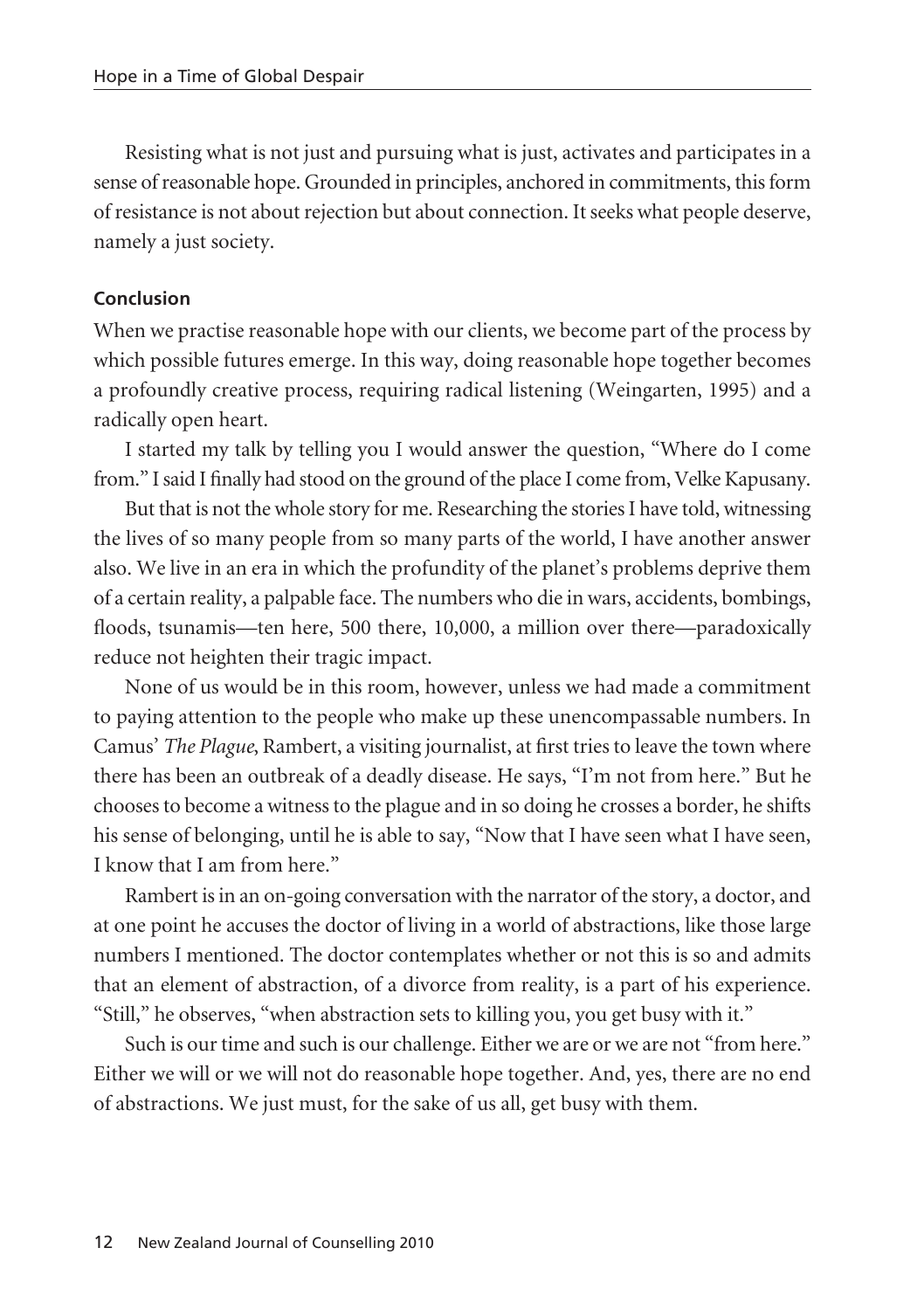#### **Notes**

1 This paper is drawn from one published in *Family Process*, March, 2010, Volume 49(1), pp. 5–25 and a keynote address delivered to the New Zealand Association of Counsellors, September 18, 2009 in Hamilton, New Zealand as part of the "Doing Hope Together" Conference.

#### References

- Anderson, H. (1997). *Conversation, language, and possibilities: A postmodern approach to therapy*. New York: Basic Books.
- Byrne, N., & McCarthy, I. (2007). The dialectical structure of hope and despair: A Fifth Province approach. In C. Flaskas, I. McCarthy, & J. Sheehan (Eds.), *Hope and despair in narrative and family therapy: Adversity, forgiveness and reconciliation* (pp. 36–48). London: Routledge.

Camus, A. (1968). *The plague*. New York: Penguin Modern Classics.

- Eliott, J., & Olver, I. (2002). The discursive properties of "hope": A qualitative analysis of cancer patients' speech. *Qualitative Health Research*, *12*, 173–193.
- Felman, S., & Laub, D. (1992). *Testimony: Crises of witnessing in literature, psychoanalysis, and history*. New York: Routledge.
- Flaskas, C. (2007). The balance of hope and hopelessness. In C. Flaskas, I. McCarthy, & J. Sheehan (Eds.), *Hope and despair in narrative and family therapy: Adversity, forgiveness and reconciliation* (pp. 24–35). London: Routledge .
- Fryberg, S. A. (2004). *American Indian social representations: Do they honor or constrain identities?* Invited address at the Mellon Humanities Center Workshop/Research Institute for Comparative Studies in Race and Ethnicity Network, "How do identities matter?" Stanford University, Stanford, California.
- Gottlieb, R. S. (2003). *A spirituality of resistance: Finding a peaceful heart and protecting the earth*. Lanham, MD: Rowman and Littlefield.
- Griffith, J., & Dsouza, A. (2010). Demoralization and hope: Their role in clinical psychiatry and psychotherapy. In R. D. Alarcón & J. B. Frank (Eds.), *Psychotherapy and the restoration of morale*. Baltimore: Johns Hopkins University Press.
- Hecker, S., & Buckley, E. (2007, November). Casting a hope-line: Generating hope together in moments of despair. *MAMFT Newsletter*, 3–5.
- Larsen, D., Edey, W., & Lemay, L. (2007). Understanding the role of hope in counseling: Exploring the intentional uses of hope. *Counseling Psychology Quarterly*, *20*(4), 401–416.
- Marcel, G. (1951/1962). *Homo viator: Introduction to a metaphysic of hope*. New York: Harper Torchbooks.
- Painter, N. I. (2003). *Why white people are called Caucasian*. Retrieved April 12, 2004, from http://www.yale.edu/glc/events/race/Painter.pdf
- Perlesz, A. (1999). Complex responses to trauma: Challenges in bearing witness. *Australian and New Zealand Journal of Family Therapy*, *20*(1), 11–19.